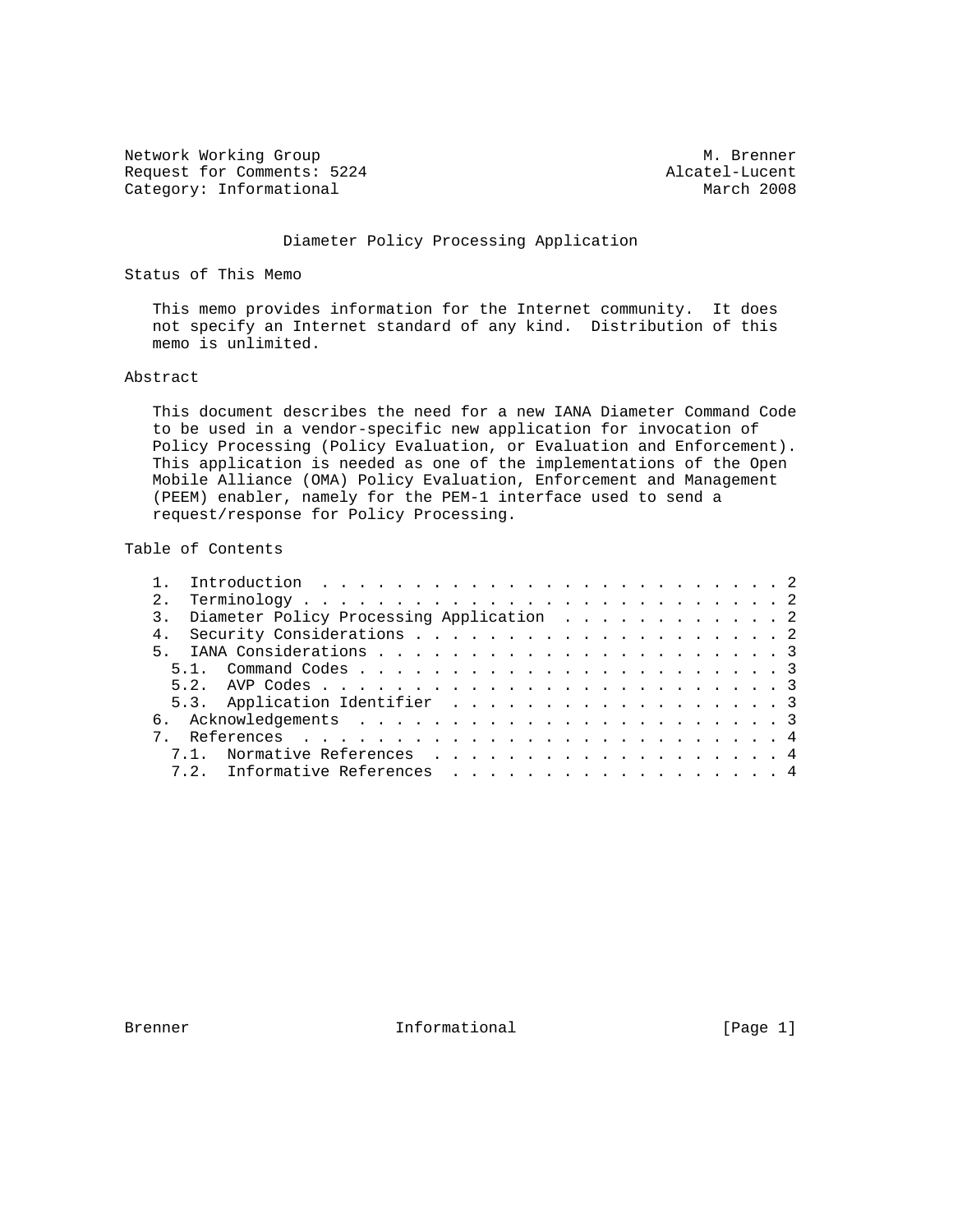## 1. Introduction

 This document summarizes the use of Diameter codes in a newly defined realization of a specification for invocation of policy processing. A new Command Code has been assigned by IANA. The document summarizes the uses of newly defined Diameter codes (a Command Code, an AVP, and a vendor-specific application id). When combined with the Diameter Base protocol, this application's specification satisfies the Open Mobile Alliance (OMA) Policy Evaluation, Enforcement, and Management (PEEM) requirements for sending a request for policy processing and receiving a response with the policy processing result. See [PEM-1-TS] for the normative use of Diameter. PEEM requirements are documented in [PEEM-RD] and PEEM Architecture is documented in [PEEM-AD].

 The Diameter realization of this application assumes the use of the Diameter Base protocol, as per RFC 3588, and extends it only for a specific application using a vendor-id (PEN), a vendor-specific application ID, a new Command Code (314), and a new AVP defined in the vendor-specific namespace. Input to policy processing are being passed through a new AVP, and policy results are being passed through a combination of the same new AVP, and the Experimental-Result AVP.

2. Terminology

 The base Diameter specification (Section 1.4 of [RFC3588]) defines most of the terminology used in this document. Additionally, the terms and acronyms defined in [PEM-1-TS] are used in this document.

#### 3. Diameter Policy Processing Application

 A detailed description of the Diameter Policy Processing Application can be found in Section 5.4.1 of the Policy Evaluation, Enforcement and Management Callable Interface (PEM-1) Technical Specification [PEM-1-TS].

4. Security Considerations

 This document describes the Diameter Policy Processing Application. It builds on top of the Diameter Base protocol and the same security considerations described in RFC 3588 [RFC3588] are applicable to this document. No further extensions are required beyond the security mechanisms offered by RFC 3588.

Brenner 10 1nformational 1999 (Page 2)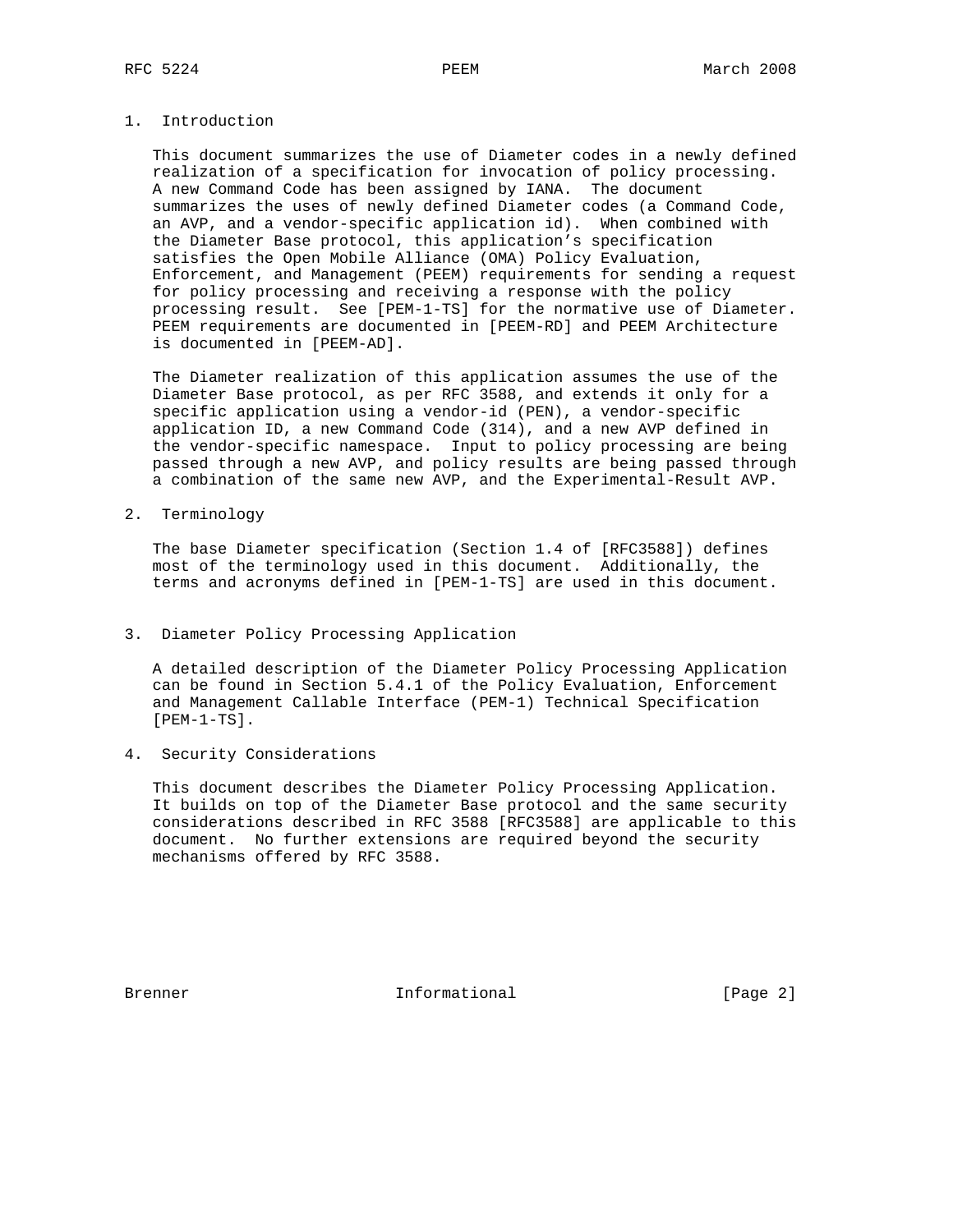### 5. IANA Considerations

 This section provides guidance to the Internet Assigned Numbers Authority (IANA) regarding registration of values related to the Diameter protocol, in accordance with BCP 26 [RFC2434].

 This document defines values in the namespaces that have been created and defined in the Diameter Base [RFC3588]. The IANA Considerations section of that document details the assignment criteria. Values assigned in this document, or by future IANA action, must be coordinated within this shared namespace.

## 5.1. Command Codes

 This specification assigns the value 314 from the Command Code namespace defined in [RFC3588]. See Section 5.4.1.3.1 of [PEM-1-TS] to see how the command code is used.

 IANA has made the following assignment in the "Authentication, Authorization, and Accounting (AAA) Parameters" registry, in the sub registry "Command Codes".

| Code Value | Name          | Reference |
|------------|---------------|-----------|
|            |               |           |
| 314        | PDR.<br>/ PDA | [RFC5224] |

## 5.2. AVP Codes

 This specification uses the value 1 for the Policy-Data AVP, in the OMA Vendor-ID (PEN) AVP namespace. See Section 5.4.1.3.3 of [PEM-1-TS] for the assignment of the namespace in this specification.

#### 5.3. Application Identifier

 This specification uses the value 16777243 in the Application Identifier namespace as registered in IANA for the Policy Processing Application. See Section 5.4.1.3 of [PEM-1-TS] for more information.

#### 6. Acknowledgements

 The author would like to thank Dan Romascanu and Hannes Tschofenig for their help and support.

 Finally, the author would like to thank Alcatel-Lucent, as most of the effort put into this document was done while he was in their employ.

Brenner 11 Informational 1996 (Page 3)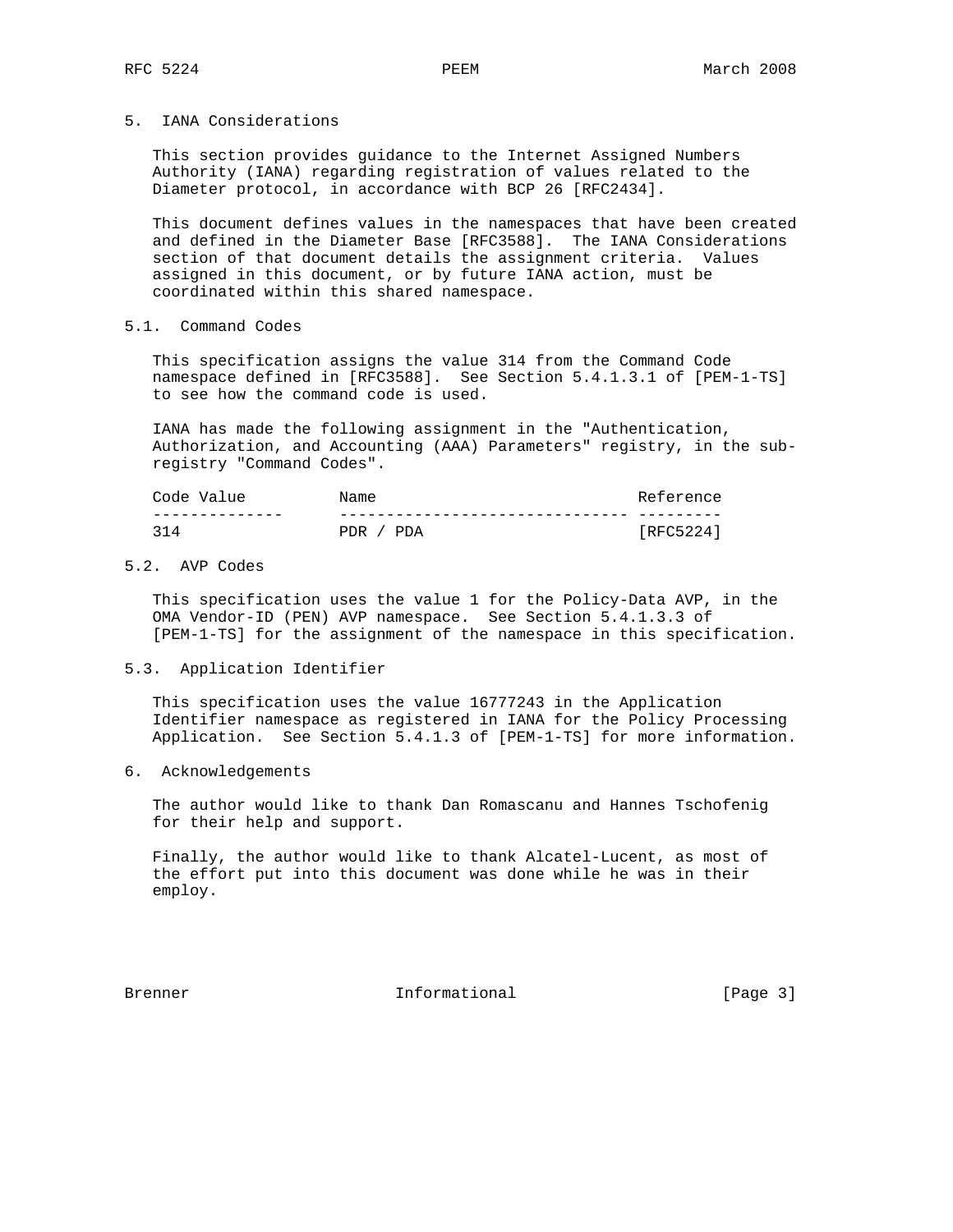## 7. References

- 7.1. Normative References
	- [PEM-1-TS] Open Mobile Alliance, "Policy Evaluation, Enforcement and Management Callable Interface (PEM-1) Technical Specification, Draft Version 1.0, available at http:// www.openmobilealliance.org/ftp/Public\_documents/ARCH/ Permanent\_documents/ OMA-TS-PEEM\_PEM1-V1\_0-20080325-D.zip", December 2007.
	- [RFC3588] Calhoun, P., Loughney, J., Guttman, E., Zorn, G., and J. Arkko, "Diameter Base Protocol", RFC 3588, September 2003.
- 7.2. Informative References
	- [PEEM-AD] Open Mobile Alliance, "Policy Evaluation, Enforcement and Management Architecture, Draft Version 1.0, available at http://www.openmobilealliance.org/ftp/Public\_documents/ ARCH/Permanent\_documents/ OMA-AD-Policy\_Evaluation\_Enforcement\_Management-V1\_0\_0- 20060625-D.zip", June 2006.
	- [PEEM-RD] Open Mobile Alliance, "Policy Evaluation, Enforcement and Management Requirements, Candidate Version 1.0, 12 January 2005, available at http:// www.openmobilealliance.org/ftp/Public\_documents/ARCH/ permanent\_documents/ OMA-RD-Policy\_Evaluation\_Enforcement\_Management-V1\_0- 20050112-C.zip", November 2005.
	- [RFC2434] Narten, T. and H. Alvestrand, "Guidelines for Writing an IANA Considerations Section in RFCs", BCP 26, RFC 2434, October 1998.

Author's Address

 Michael Brenner Alcatel-Lucent 600-700 Mountain Avenue, 2D-148 Murray Hill, NJ 07974-0636 **USA**  Phone: +1 908-582-8753 EMail: mrbrenner@alcatel-lucent.com

Brenner 11 Informational 1996 (Page 4)